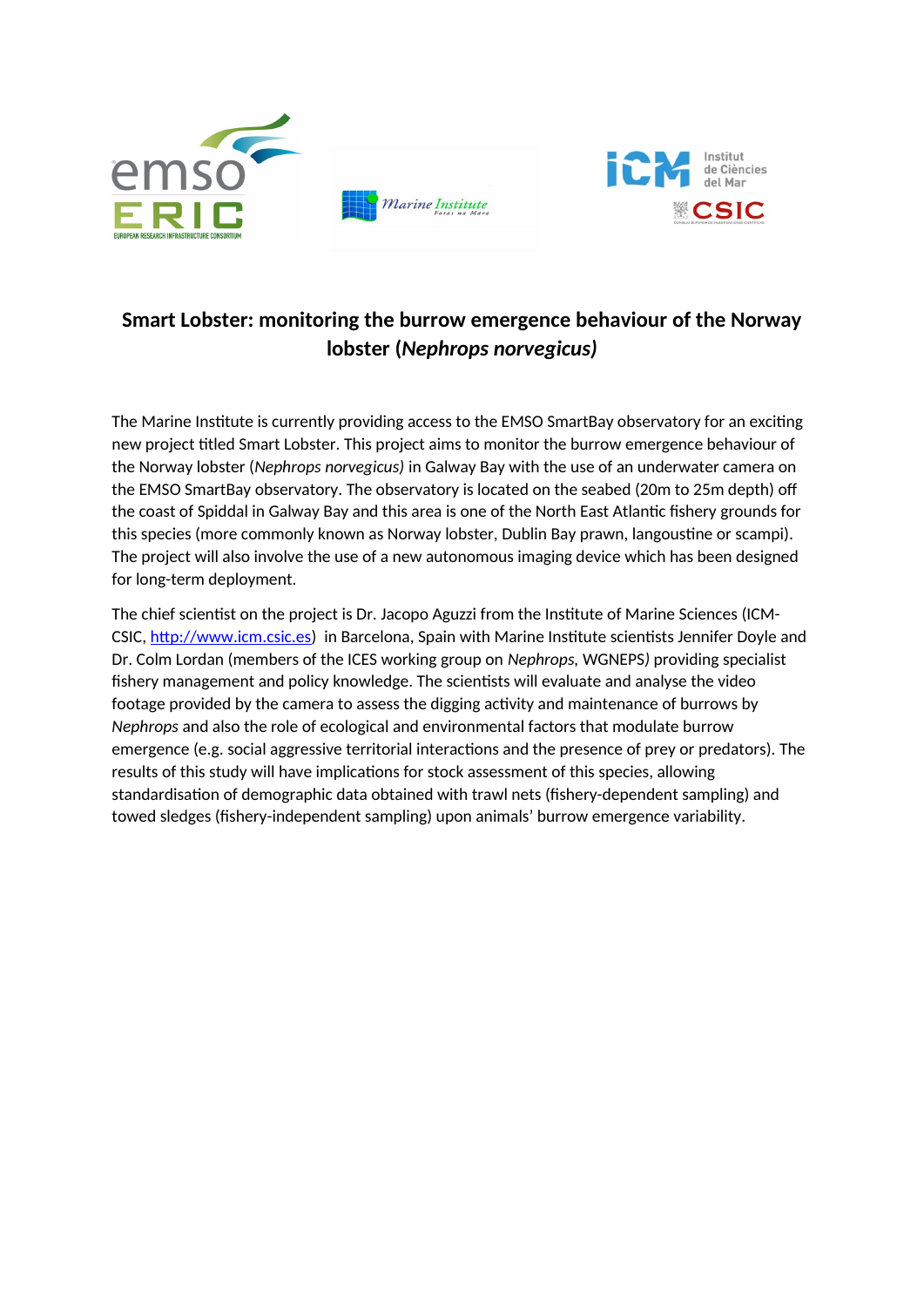

*Figure 1. Example of Nephrops emerging from a burrow*

The operational aspects of the project are being coordinated by the Marine Institute's Research Infrastructure Section. A steel frame was constructed for use in monitoring the activity of the *Nephrops norvegicus* and was deployed by a team of divers on 27<sup>th</sup> May 2020. The camera and the imaging device will be used to record the activity of up to 15 *Nephrops norvegicus* within the frame over the next 12 months.

Commenting on the facilities provided by the EMSO SmartBay observatory, Dr. Aguzzi said "coastal cabled observatories of this kind represent an excellent opportunity to provide pilot studies to technologically advance more classic stock assessment approaches, providing new ecological data in multidisciplinary and highly-integrated fashion".

Mr Alan Berry, Marine Institute's Research Infrastructure Manager noted that "By supporting and promoting national research infrastructure such as the EMSO SmartBay observatory in Galway Bay, the Marine Institute facilitates world class scientific research and the production of new knowledge for improving marine ecosystem management."

The Smart lobster project is one of four transnational access projects being funded by the EMSO-Link project (Grant Agreement 731036).